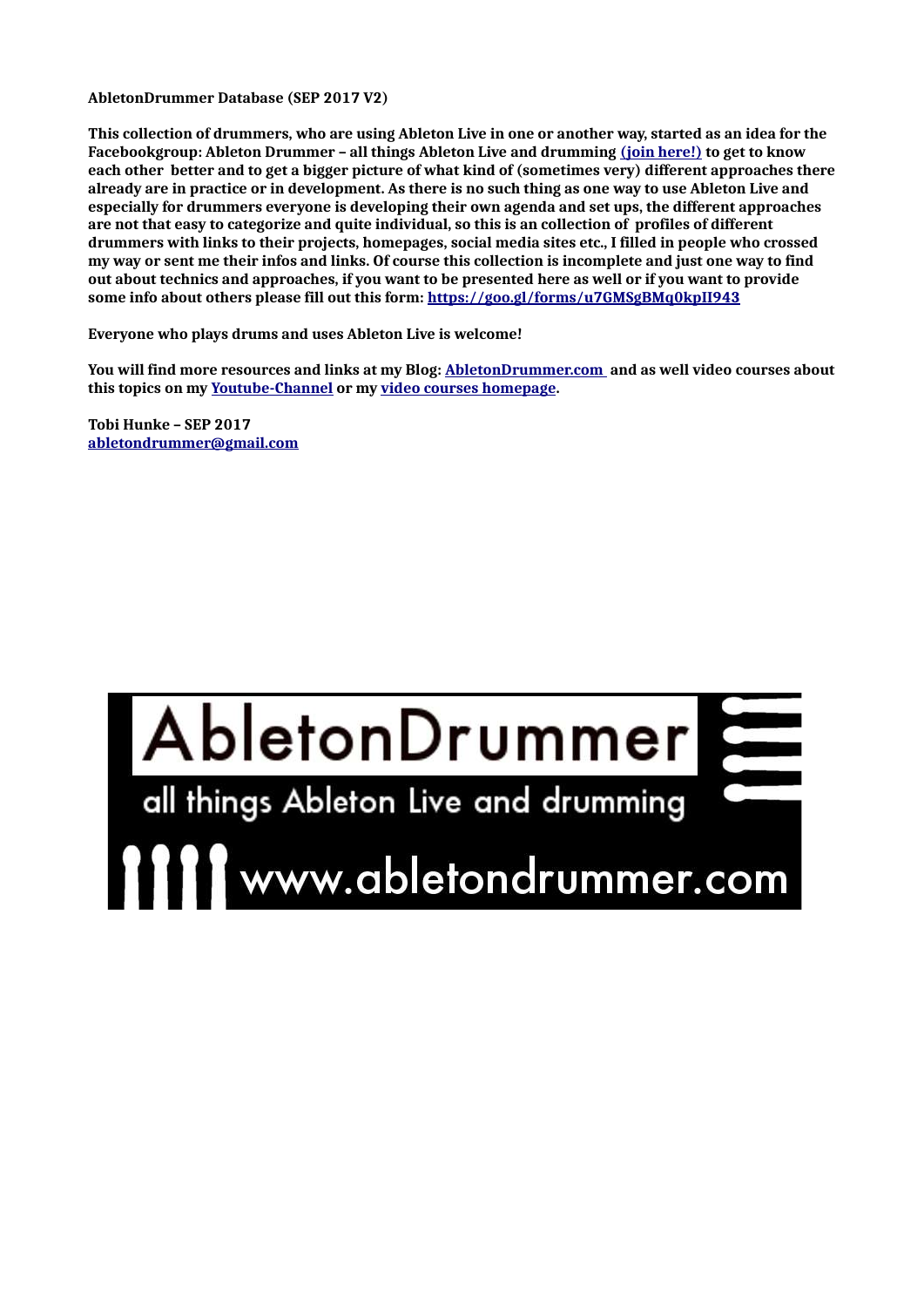

# **Tobi Hunke (the guy behind AbletonDrummer)**

 **Musical Projects:** Ego vs Emo, Egoformation [http://www.egovsemo.com](http://www.egovsemo.com/)

 **Genre(s):** Electro-Swing/D'n'B/Chill/Mash-Up

 Contact-Link [http://www.abletondrummer.com](http://www.abletondrummer.com/)

**uses Ableton Live for:** live-performance/production/other

**Equipment**: Drumkat, Roland: BT1, RT10, NordDrum, Push 2, TM-2, Sensory Percussion

**Software/VSTs**: DMXis, Max for Live

#### **Link(s) to performances:**

<https://www.youtube.com/watch?v=I1WgBHEZSVo> <https://www.youtube.com/watch?v=oYQ3cADwwjU>

#### **Link(s) to tutorials:**

<https://www.youtube.com/channel/UCt8X4e7WvfaQUhQ1mTRjcRA> [http://www.abletondrummer.com](http://www.abletondrummer.com/) <https://www.youtube.com/user/MrTonAbleton/videos>



# **Kamoni (aka Micah Frank)**

 **Musical Projects:** Kamoni <https://www.youtube.com/user/kamoni/videos> [https://www.instagram.com/kamoni\\_beats/](https://www.instagram.com/kamoni_beats/)

 **Genre(s):** D'n'B

 Contact-Link <http://micahfrank.com/>

#### **uses Ableton Live for:** live-performance/live-mix/other

**Equipment**: Drumkat, D.I.Y. E-drum, Roland TD-11, Nord Drum 3

#### **Software/VSTs**:

**Link(s) to performances:** <https://www.youtube.com/watch?v=639TI2aehrw>

**Link(s) to tutorials:**  Interview: <https://www.youtube.com/watch?v=yJjJMuo-bas>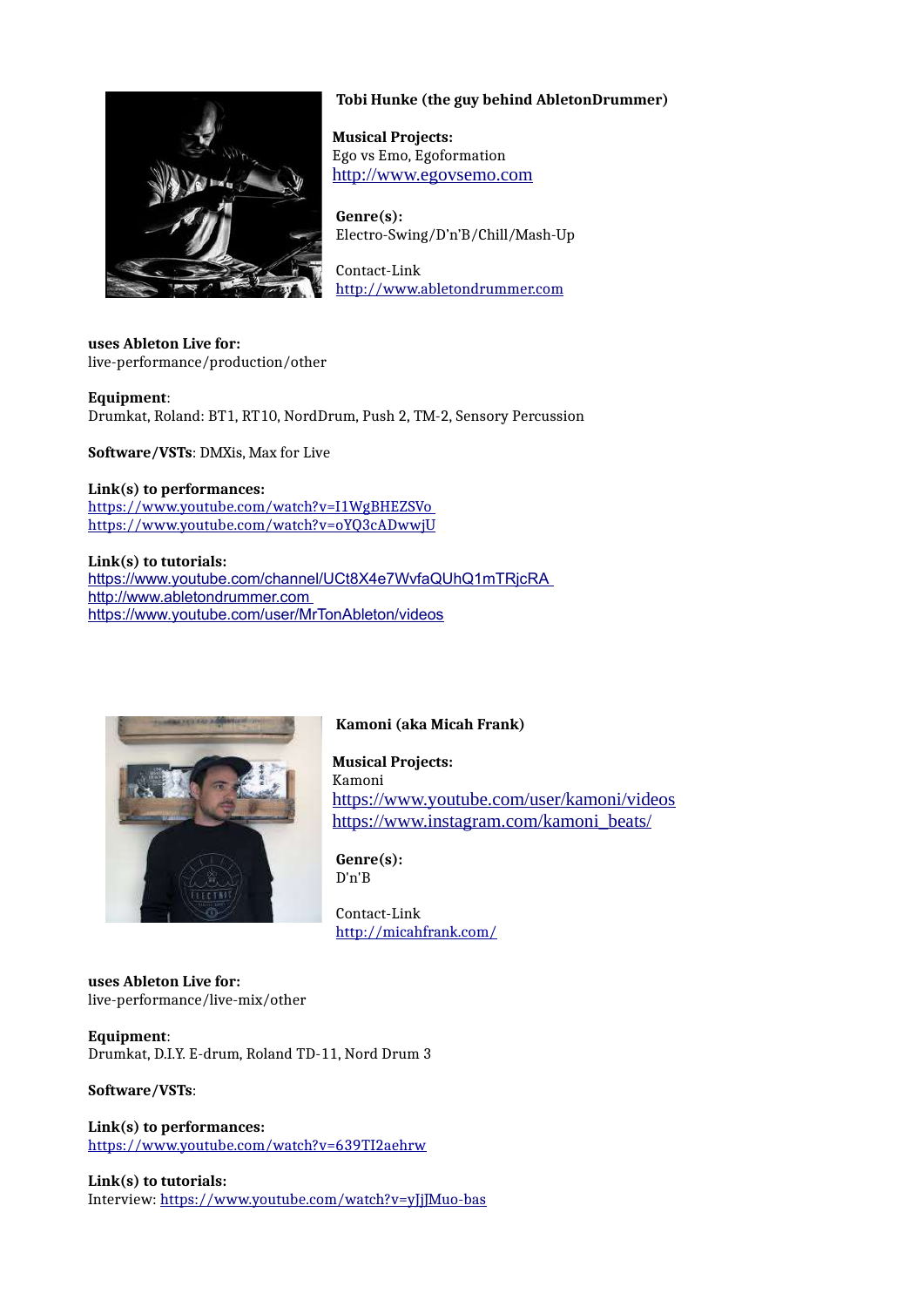

**Contact-Link** <http://kj.sawka.media/>

#### **uses Ableton Live for:**

live-performance/production/other

#### **Equipment**:

Roland Drummodule (TD-30?), Roland RT triggers, Roland Octapad

#### **Link(s) to performances:**

<https://www.youtube.com/playlist?list=PLNGEKEZmAAukpUAbpn0GksTBCC3-dKwrX>

#### **Link(s) to tutorials:**

2 hour talk with Mr.Bill about their set up - [https://www.youtube.com/watch?v=BT\\_vakcmTLM](https://www.youtube.com/watch?v=BT_vakcmTLM)  Walk through of live set-up with Mr.Bill - https://www.youtube.com/watch?v=j6rq0Gv8380



 **Oli Rubow**

 **Musical Projects:** DePhazz, Hattler, Netzer, Luminos W

 <http://dephazz.com/> [http://www.hellmut-hattler.de](http://www.hellmut-hattler.de/) [http://www.netzer-music.de](http://www.netzer-music.de/) <http://www.olirubow.de/w>

 **Genre(s):** Realtime Electronica, NuJazz, Hiphop, House, Downtempo Contact-Link <http://www.olirubow.de/>

# **uses Ableton Live for:**

Live-performances, as an effect unit, as a flexible playback, for live-remixing, to be LINK able

**Equipment**: Roland (Triggers & Pads, SPD-SX, TM-2, RE-20), NI Traktor F1 Kontrol,

**Software/VSTs:** NI Battery, ApTrigga

# **Link(s) to performances:** <https://www.youtube.com/watch?v=t1cxilVOJzw>

**Link(s) to tutorials/presentations:** [3](https://www.youtube.com/watch?v=NvBaXEeOPwE) [E-Drummer Treffen 2012](https://www.youtube.com/watch?v=NvBaXEeOPwE) [Vic Firth Performance Spotlight](https://www.youtube.com/watch?v=wk8AlTZZfZA) [Oli @ Uwe schenkt trifft](https://www.youtube.com/watch?v=0Kha0PGcnuQ)

# [Olis Ableton related blogs](https://e-beats.net/category/ableton/)

Since 2011: Workshop "Vom Zitat zum Ich" (Drums&Percussion Magazine) - http://olirubow.de/dp/

# **KJ Sawka (aka Kevin Joseph Sawka)**

 **Musical Projects:** Pendulum, Destroid, Impossible Records + various <http://kjsawka.com/welcome-to-impossible-records> [http://pendulum.com](http://pendulum.com/) <http://destroid.com/>

 **Genre(s):** Jungle/Drum 'n' Bass, Dance/Electronic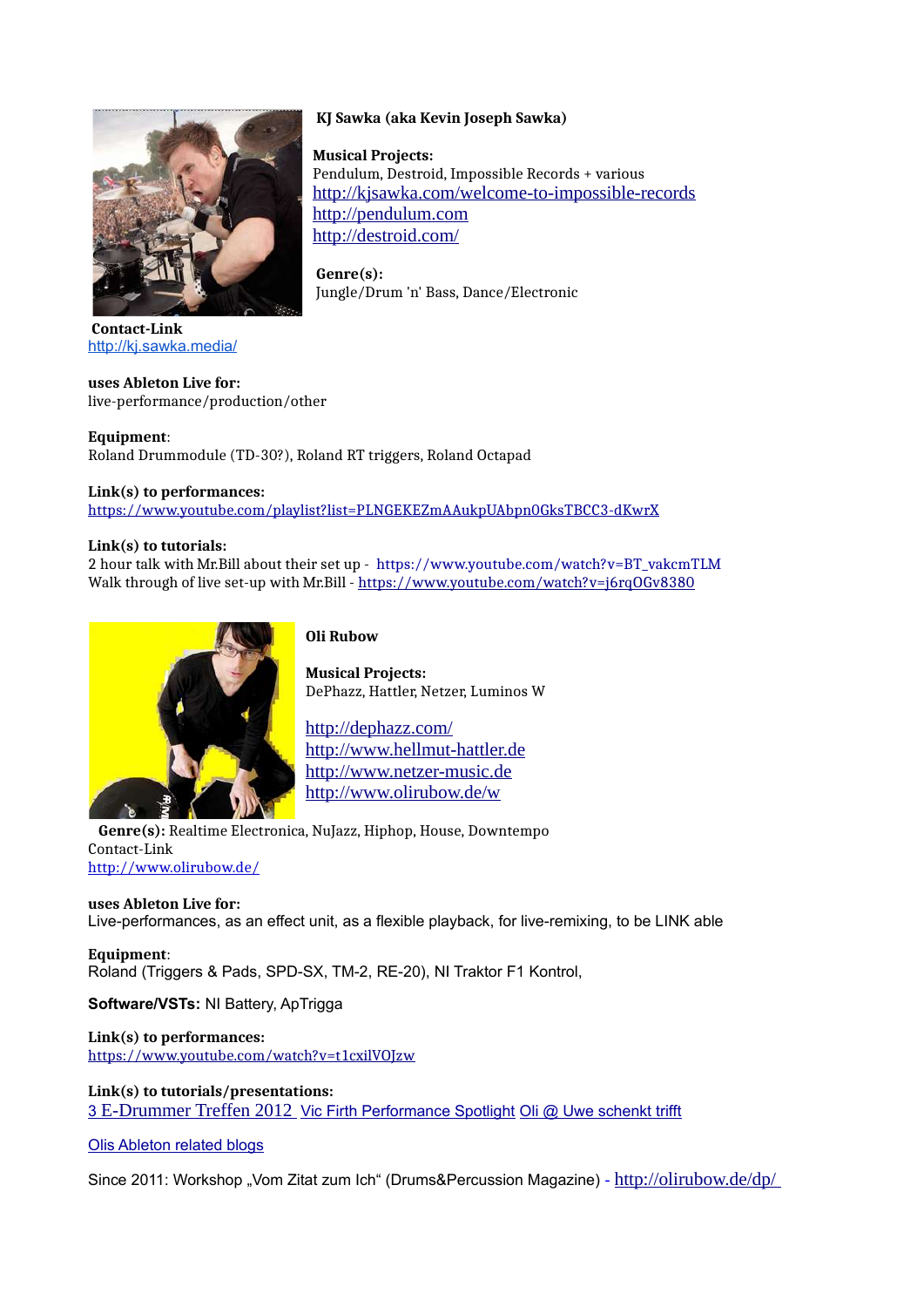# Book(GERMAN): Konzepte zur Liveumsetzung programmierter und elektronischer Beats am Drumset [http://www.leu-verlag.de/index.php?id=54&tx\\_kbshop\\_pi1\[v\]=91&pid=29](http://www.leu-verlag.de/index.php?id=54&tx_kbshop_pi1[v]=91&pid=29)



**Ydna Murd (aka Andreas David)**

 **Musical Projects:** Frequency and Fever <https://www.youtube.com/watch?v=U7IMGnBSC9U>

 **Genre(s):** Jungle/Drum 'n' Bass

**Contact-Link** <http://www.ydnamurd.de/>

**uses Ableton Live for:** Live-performance/other

**Equipment**: Roland TD-30, APC-40, TM-2

#### **Link(s) to performances:** <https://www.youtube.com/watch?v=U7IMGnBSC9U>

**Link(s) to tutorials:**  <http://www.ydnamurd.de/index-4.html> <https://www.youtube.com/user/Jungleritter/videos> <https://www.facebook.com/groups/615027768544575/>



#### **Ian Chang**

 **Musical Projects:** Son Lux, Solo <http://sonlux.tumblr.com/> <https://ianyhchang.bandcamp.com/>

 **Genre(s):** 'Experimental'/indie

**Contact-Link** <https://www.facebook.com/ianyhchang/>

**uses Ableton Live for:** Live-performance/other

**Equipment**: Sensory Percussion

**Link(s) to performances:** <https://www.youtube.com/watch?v=CS7rDZhcHL0>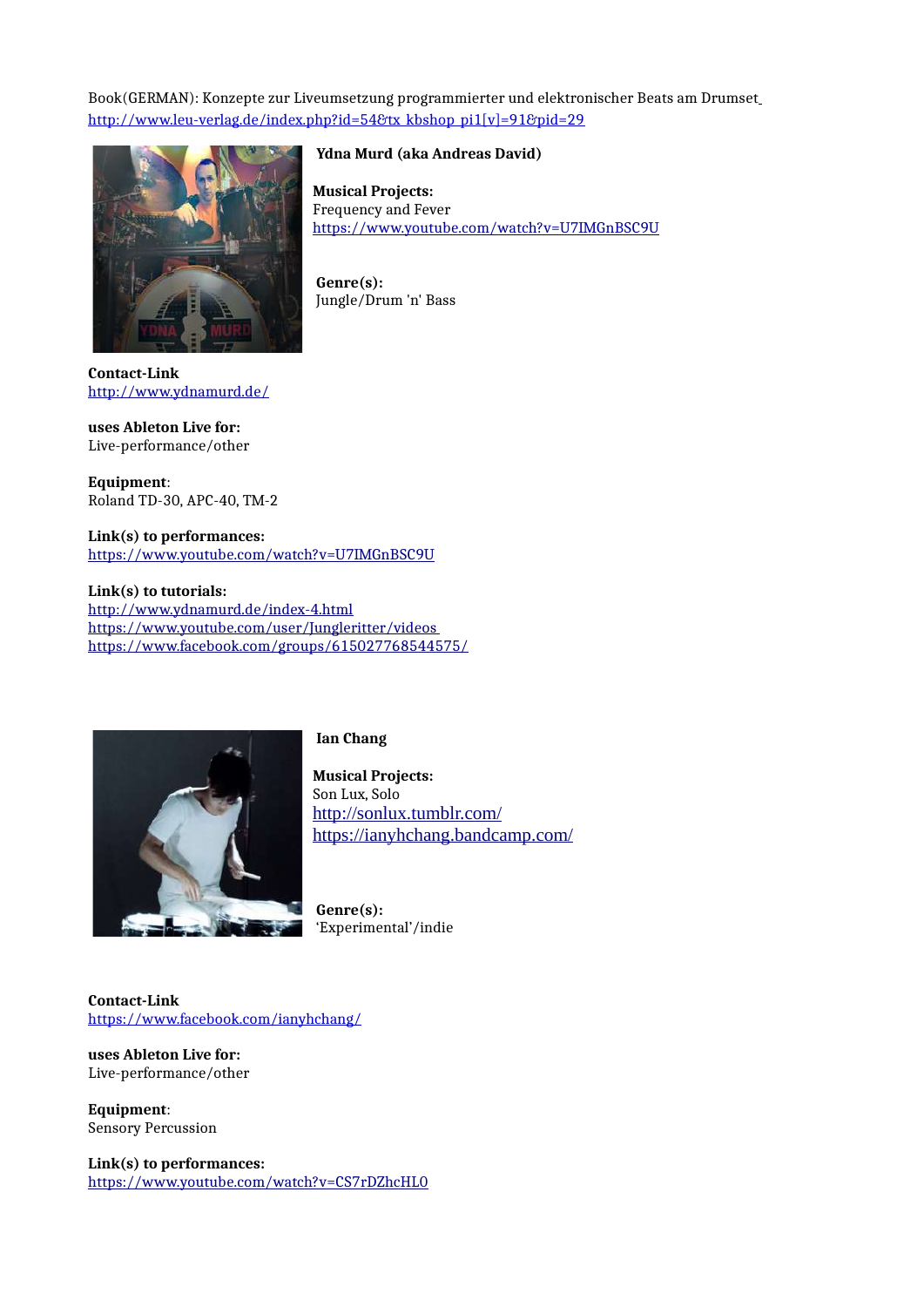#### **Link(s) to tutorials:**



**Endre-eNerd (aka Andre Huszar)**

 **Musical Projects:** Endre-eNerd, 9:30 Collektive, Káosz Központ <http://www.endrehuszar.com/index.php/en/zenei-projektek-en>

 **Genre(s):** Jazz, Fusion, Rock

**Contact-Link** [http://endre-enerd.com](http://endre-enerd.com/)

# **uses Ableton Live for:**

Live-performance/other

#### **Equipment**:

2 Box, self-build, Alesis Control Pads, UKKO contact mics, MegaDrum DrumTrigger-Interface

**Software/VSTs**: Max for Live

**Link(s) to performances:** <https://www.youtube.com/watch?v=bf5cQLVAyXg>

#### **Link(s) to tutorials:**

<https://www.youtube.com/watch?v=tEGtHpOYHB4> <http://www.endrehuszar.com/index.php/en/edrumming-en>



# **Trevor Henthorn**

 **Musical Projects:** Medical Grade, Hipster Modular, AMF <https://soundcloud.com/trevor-henthor>

 **Genre(s):** DnB, Noise, Hardcore, Industrial

# **Contact-Link** [http://trevor.ucsd.edu](http://trevor.ucsd.edu/)

**uses Ableton Live for:** live-performance/production/other

**Equipment**: Drumkat(s), Dauz Pads, Elektron, acoustic percussion

**Software/VSTs**: Max for Live, Kontakt, Punch-BD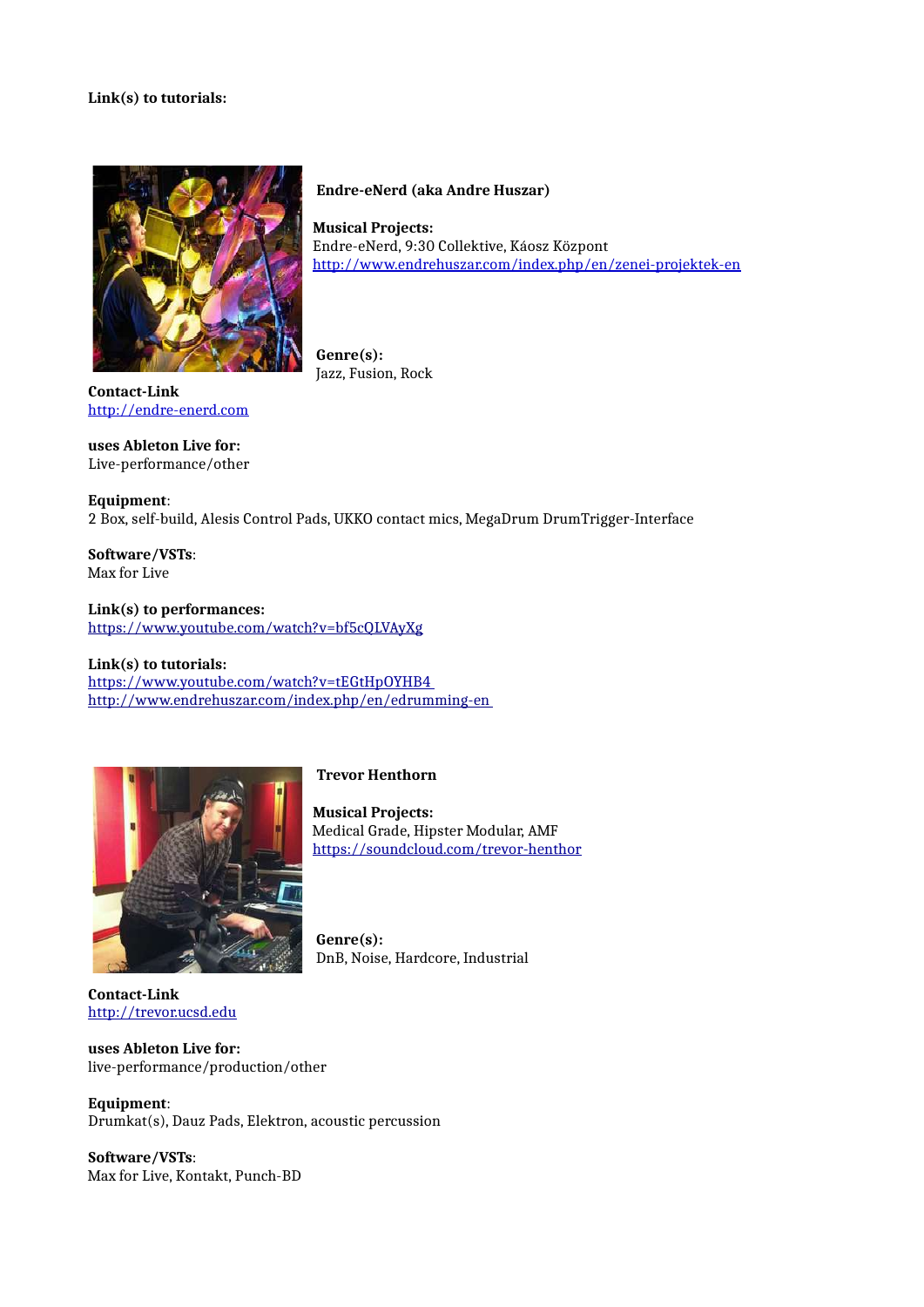#### **Link(s) to performances:** [http://trevor.ucsd.edu](http://trevor.ucsd.edu/)

## **Link(s) to tutorials:**   [http://trevor.ucsd.edu](http://trevor.ucsd.edu/)



**Greg Harrison**

 **Musical Projects:** Freelance, grej, monarch, b=d, taktus, falcon punch [www.youtube.com/percussionator9](http://www.youtube.com/percussionator9)

 **Genre(s):** Electronic, DnB, Classical, Film Score

**Contact-Link** [www.gregpercussion.com](http://www.gregpercussion.com/)

**uses Ableton Live for:** Live Performance/ Producer

**Equipment**: MalletKat, Roland SPDS, Mandala Drum

**Software/VSTs**: Max for Live, Kontakt, Punch-BD

**Link(s) to performances:** [www.youtube.com/percussionator9](http://www.youtube.com/percussionator9)



# **Jan "Stix" Pfennig**

 **Musical Projects:** Stixonspeed, The Swag, Swagdrumming, Spiderpedaltechnique, Sido, Freelance [www.janpfennig.com](http://www.janpfennig.com/) [www.youtube.com/janpfennig](http://www.youtube.com/janpfennig)

 **Genre(s):** Drum&Bass, Jungle, House, Trap, HipHop, Inbetween-HipHop

**Contact-Link** [www.janpfennig.com](http://www.janpfennig.com/)

**uses Ableton Live for:** Live-Performance, Production, Transforming of Straight Music into Quintuplet- and Septuplet-Music

**Equipment**: Alesis I/O Trigger to Midi Converter, Akai APC 40, Akai LPD 8,

**Software/VSTs**: Max for Live, Kontakt, Punch-BD

**Link(s) to performances:** [www.stixonspeed.com](http://www.stixonspeed.com/) [www.youtube.com/janpfennig](http://www.youtube.com/janpfennig)